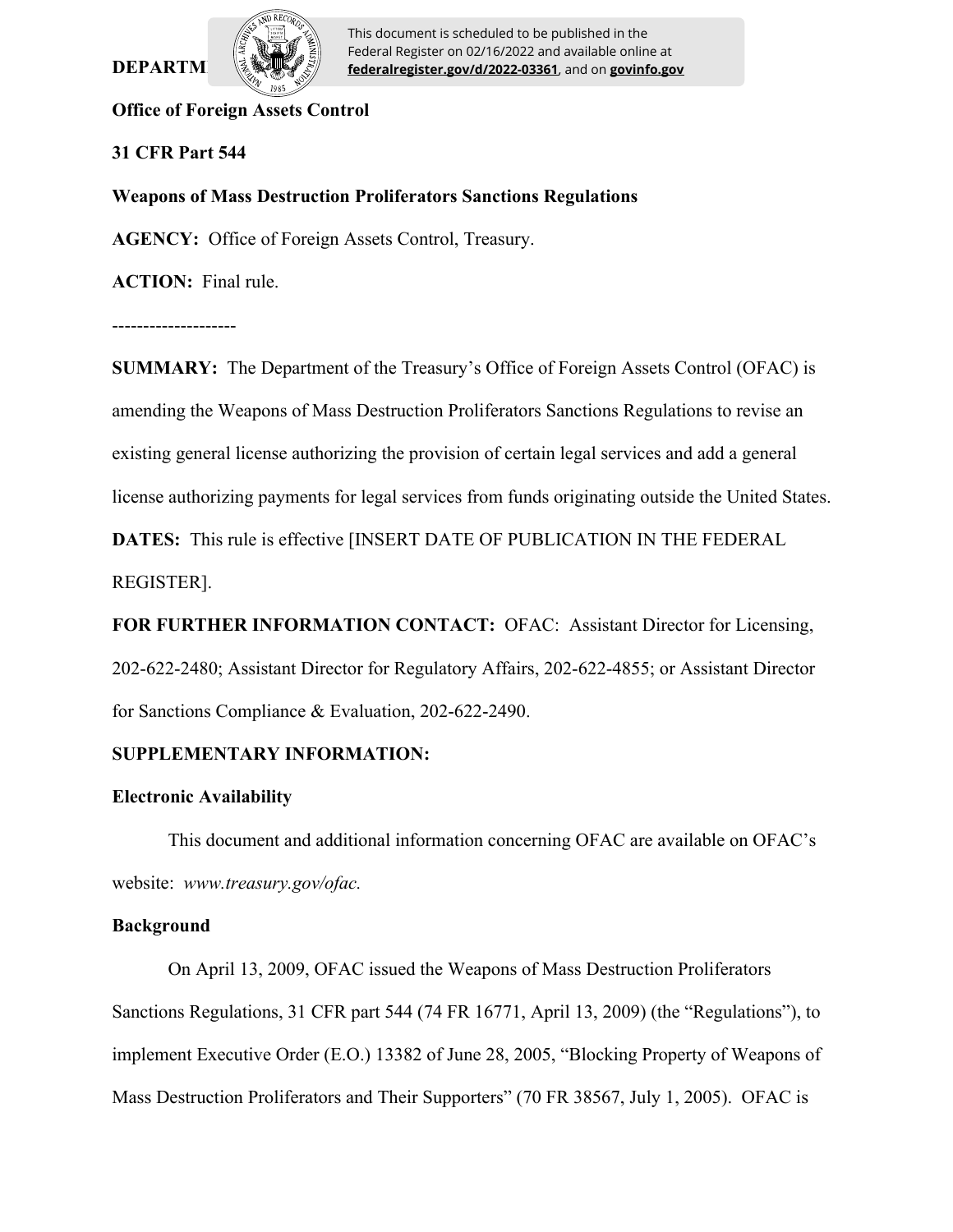amending the Regulations with respect to payments for legal services as set forth in more detail below.

Section 544.507 of the Regulations authorizes U.S. persons to provide certain legal services to or on behalf of persons whose property and interests in property are blocked pursuant to § 544.201(a) provided that all receipts of payment of professional fees and reimbursement of incurred expenses must be specifically licensed. OFAC is revising § 544.507 to remove the requirement that all receipts of payment of professional fees and reimbursement of incurred expenses must only be specifically licensed and to otherwise update language throughout the section so that § 544.507 conforms with the legal services general license in other sanctions programs. OFAC is also redesignating § 544.508 as § 544.509 and adding a new general license at § 544.508 authorizing a permissible payment mechanism for legal services without the need for a specific license. Specifically, new  $\S$  544.508 authorizes payments from funds originating outside the United States and that do not come from a U.S. person or any person whose property and interests in property are blocked, other than the person on whose behalf the authorized legal services are provided. This payment mechanism has previously been incorporated into the regulations for a number of other sanctions programs.

#### **Public Participation**

Because the Regulations involve a foreign affairs function, the provisions of E.O. 12866 of September 30, 1993, "Regulatory Planning and Review" (58 FR 51735, October 4, 1993), and the Administrative Procedure Act (5 U.S.C. 553) requiring notice of proposed rulemaking, opportunity for public participation, and delay in effective date are inapplicable. Because no notice of proposed rulemaking is required for this rule, the Regulatory Flexibility Act (5 U.S.C. 601-612) does not apply.

#### **Paperwork Reduction Act**

The collections of information related to the Regulations are contained in 31 CFR part 501 (the "Reporting, Procedures and Penalties Regulations"). Pursuant to the Paperwork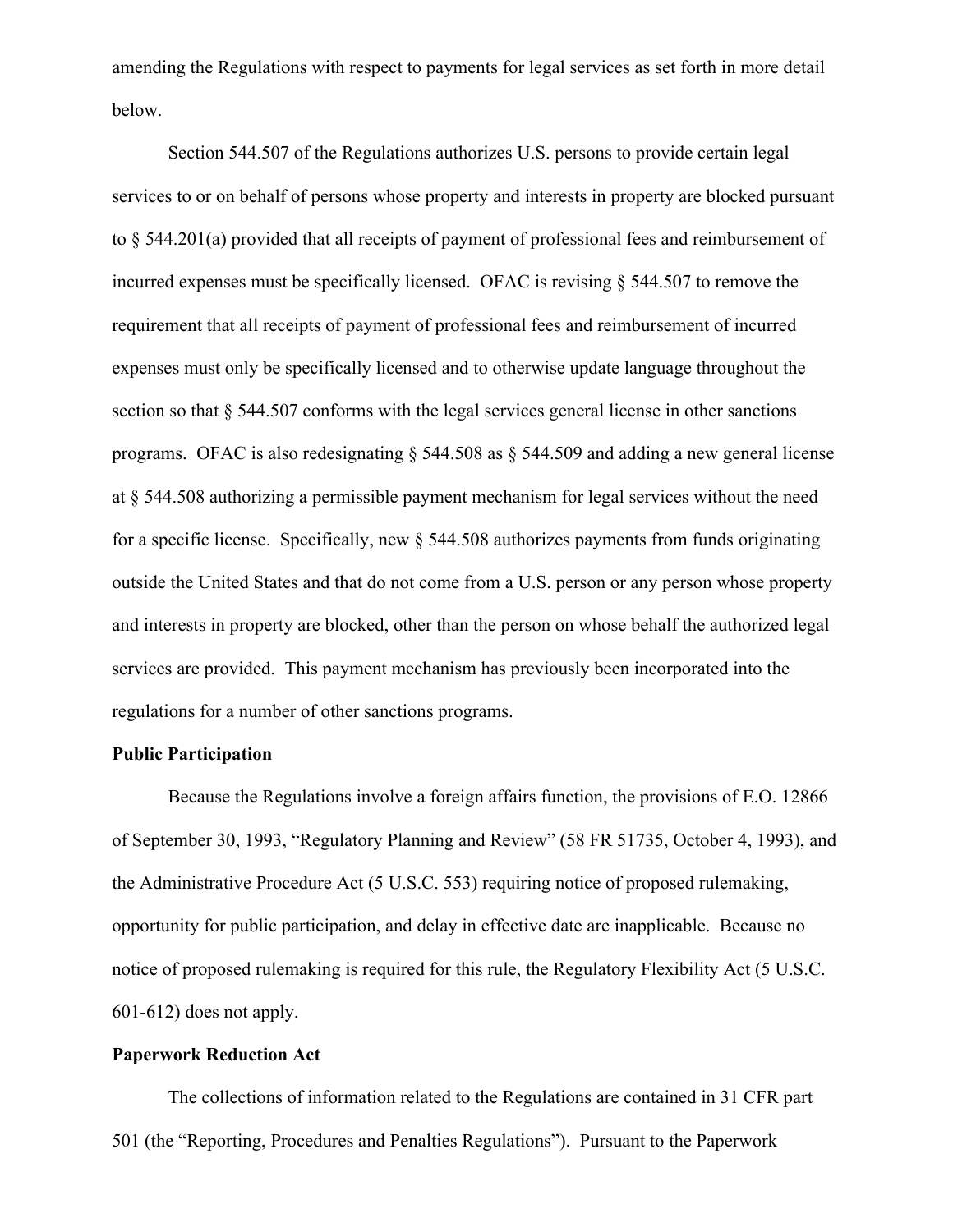Reduction Act of 1995 (44 U.S.C. 3507), those collections of information have been approved by the Office of Management and Budget under control number 1505-0164. An agency may not conduct or sponsor, and a person is not required to respond to, a collection of information unless the collection of information displays a valid control number.

#### **List of Subjects in 31 CFR Part 544**

Administrative practice and procedure, Banks, banking, Blocking of assets, Credit, Foreign trade, Legal services, Penalties, Proliferation, Reporting and recordkeeping requirements, Sanctions, Securities, Services, Weapons of mass destruction.

For the reasons set forth in the preamble, OFAC amends 31 CFR part 544 as follows:

# **PART 544—WEAPONS OF MASS DESTRUCTION PROLIFERATORS SANCTIONS REGULATIONS**

1. The authority citation for part 544 continues to read as follows:

**Authority:** 3 U.S.C. 301; 31 U.S.C. 321(b); 50 U.S.C. 1601–1651, 1701–1706; Pub. L. 101-410, 104 Stat. 890, as amended (28 U.S.C. 2461 note); E.O. 12938, 59 FR 59099, 3 CFR, 1994 Comp., p. 950; E.O. 13094, 63 FR 40803, 3 CFR, 1998 Comp., p. 200; E.O. 13382, 70 FR 38567, 3 CFR, 2005 Comp., p. 170.

# **Subpart E—Licenses, Authorizations, and Statements of Licensing Policy**

2. Revise § 544.507 to read as follows:

# **§ 544.507 Provision of certain legal services.**

(a) The provision of the following legal services to or on behalf of persons whose property and interests in property are blocked pursuant to  $\S$  544.201(a) is authorized, provided that any receipt of payment of professional fees and reimbursement of incurred expenses must be authorized pursuant to § 544.508, which authorizes certain payments for legal services from funds originating outside the United States; via specific license; or otherwise pursuant to this part: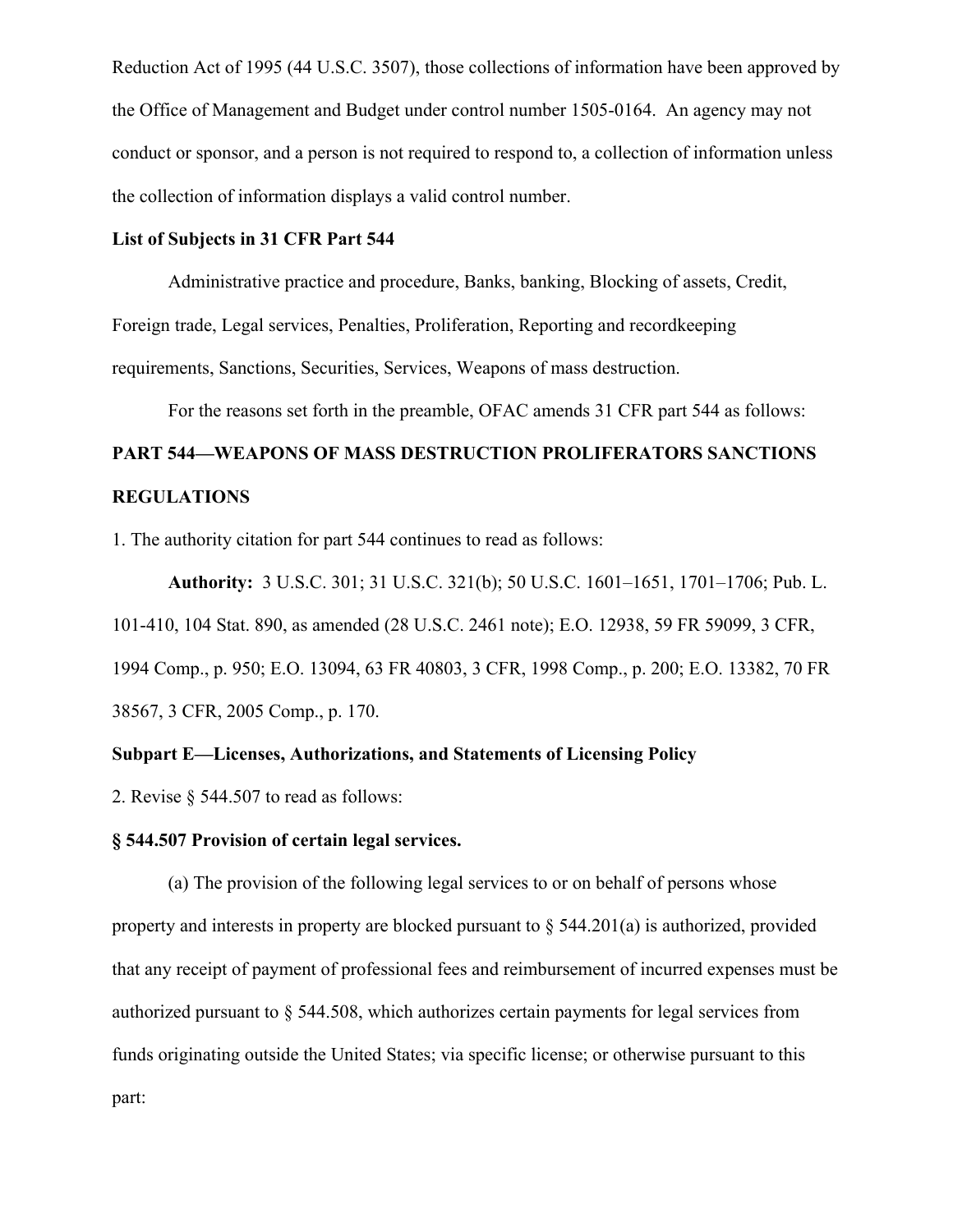(1) Provision of legal advice and counseling on the requirements of and compliance with the laws of the United States or any jurisdiction within the United States, provided that such advice and counseling are not provided to facilitate transactions in violation of this part;

(2) Representation of persons named as defendants in or otherwise made parties to legal, arbitration, or administrative proceedings before any U.S. Federal, state, or local court or agency;

(3) Initiation and conduct of legal, arbitration, or administrative proceedings before any U.S. Federal, state, or local court or agency;

(4) Representation of persons before any U.S. Federal, state, or local court or agency with respect to the imposition, administration, or enforcement of U.S. sanctions against such persons; and

(5) Provision of legal services in any other context in which prevailing U.S. law requires access to legal counsel at public expense.

(b) The provision of any other legal services to or on behalf of persons whose property and interests in property are blocked pursuant to  $\S$  544.201(a), not otherwise authorized in this part, requires the issuance of a specific license.

(c) U.S. persons do not need to obtain specific authorization to provide related services, such as making filings and providing other administrative services, that are ordinarily incident to the provision of services authorized by paragraph (a) of this section. Additionally, U.S. persons who provide services authorized by paragraph (a) of this section do not need to obtain specific authorization to contract for related services that are ordinarily incident to the provision of those legal services, such as those provided by private investigators or expert witnesses, or to pay for such services. *See* § 544.404.

(d) Entry into a settlement agreement or the enforcement of any lien, judgment, arbitral award, decree, or other order through execution, garnishment, or other judicial process purporting to transfer or otherwise alter or affect property or interests in property blocked pursuant to § 544.201(a) is prohibited unless licensed pursuant to this part.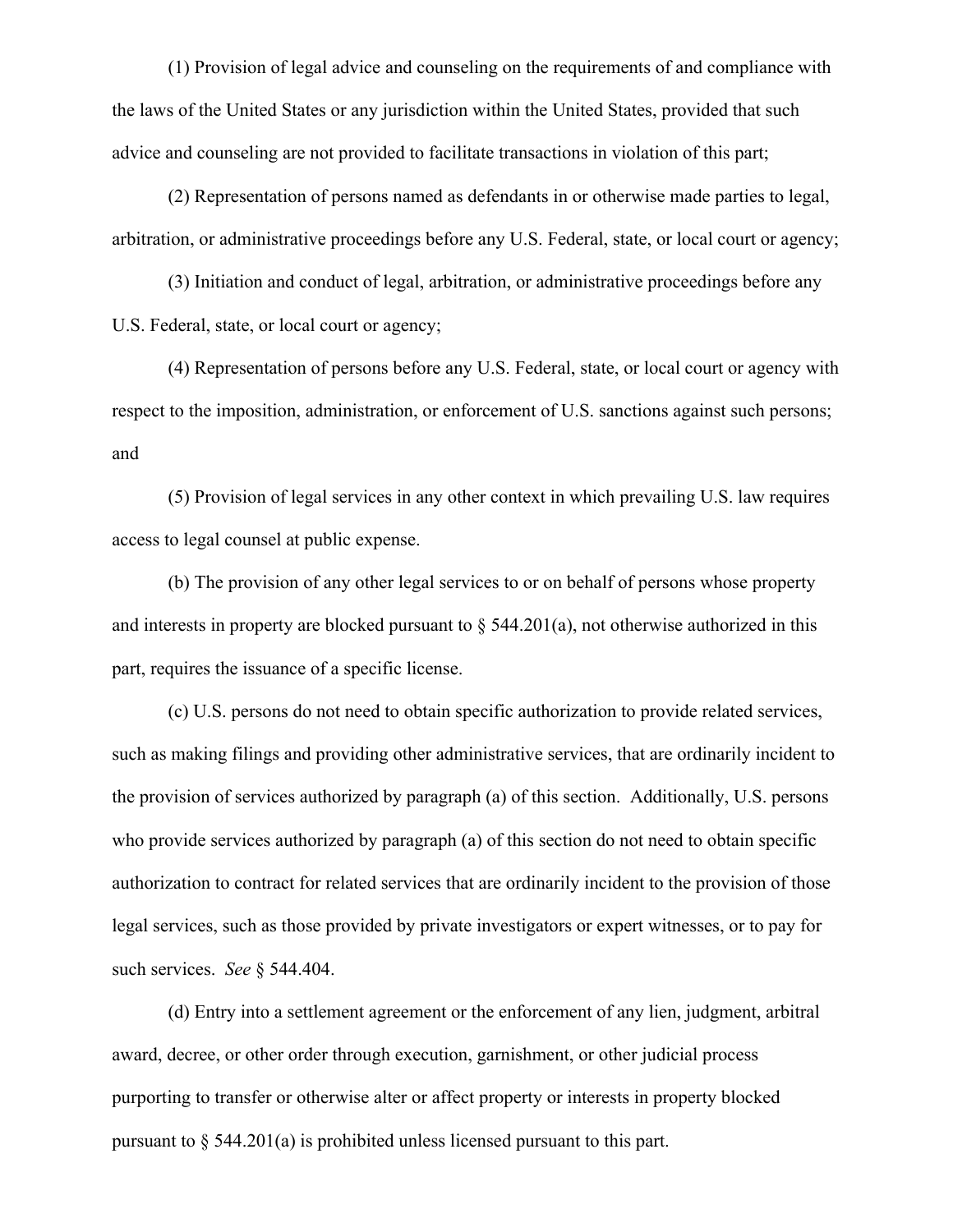**Note 1 to § 544.507.** Pursuant to part 501, subpart E, of this chapter, U.S. persons seeking administrative reconsideration or judicial review of their designation or the blocking of their property and interests in property may apply for a specific license from the Office of Foreign Assets Control (OFAC) to authorize the release of certain blocked funds for the payment of professional fees and reimbursement of incurred expenses for the provision of such legal services where alternative funding sources are not available.

#### **§ 544.508 [Redesignated as § 544.509]**

3. Redesignate § 544.508 as § 544.509.

4. Add new § 544.508 to subpart E to read as follows:

#### **§ 544.508 Payments for legal services from funds originating outside the United States.**

(a) *Professional fees and incurred expenses*. (1) Receipt of payment of professional fees and reimbursement of incurred expenses for the provision of legal services authorized pursuant to § 544.507(a) to or on behalf of any person whose property and interests in property are blocked pursuant to § 544.201(a) is authorized from funds originating outside the United States, provided that the funds do not originate from:

(i) A source within the United States;

(ii) Any source, wherever located, within the possession or control of a U.S. person; or

(iii) Any individual or entity, other than the person on whose behalf the legal services authorized pursuant to  $\S$  544.507(a) are to be provided, whose property and interests in property are blocked pursuant to any part of this chapter or any Executive order or statute.

(2) Nothing in paragraph (a) of this section authorizes payments for legal services using funds in which any other person whose property and interests in property are blocked pursuant to § 544.201(a), any other part of this chapter, or any Executive order or statute has an interest.

(b) *Reports*. (1) U.S. persons who receive payments pursuant to paragraph (a) of this section must submit annual reports no later than 30 days following the end of the calendar year